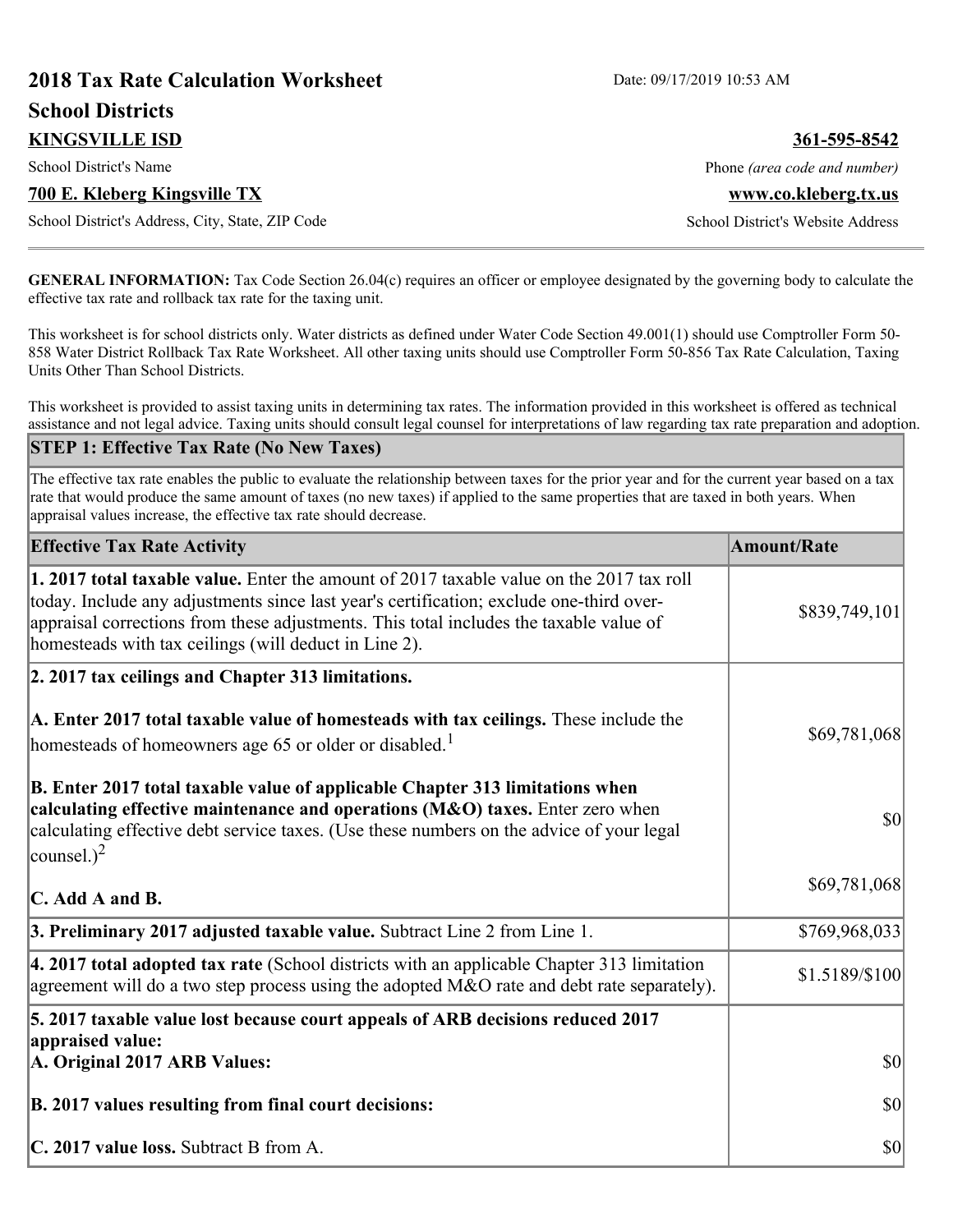| $\vert$ 6. 2017 taxable value, adjusted for court-ordered reductions. Add Line 3 and Line 5C.                                                                                                                                                                                                                                                                                                                                                                | \$769,968,033  |
|--------------------------------------------------------------------------------------------------------------------------------------------------------------------------------------------------------------------------------------------------------------------------------------------------------------------------------------------------------------------------------------------------------------------------------------------------------------|----------------|
| 7. 2017 taxable value of property in territory the school deannexed after Jan. 1, 2017.<br>Enter the 2017 value of property in deannexed territory.                                                                                                                                                                                                                                                                                                          | 30             |
| 8. 2017 taxable value lost because property first qualified for an exemption in 2018.<br>Note that lowering the amount or percentage of an existing exemption does not create a new<br>exemption or reduce taxable value. If the school district increased an original exemption, use<br>the difference between the original exempted amount and the increased exempted amount.<br>Do not include value lost due to freeport or goods-in-transit exemptions. |                |
| A. Absolute exemptions. Use 2017 market value:                                                                                                                                                                                                                                                                                                                                                                                                               | \$22,635       |
| <b>B. Partial exemptions.</b> 2018 exemption amount or 2018 percentage exemption times 2017<br>$\vert$ value:                                                                                                                                                                                                                                                                                                                                                | \$2,677,754    |
| C. Value loss. Add A and B.                                                                                                                                                                                                                                                                                                                                                                                                                                  | \$2,700,389    |
| 9. 2017 taxable value lost because property first qualified for agricultural appraisal (1-<br>d or 1-d-1), timber appraisal, recreational/scenic appraisal or public access airport<br>special appraisal in 2018. Use only properties that qualified in 2018 for the first time; do<br>not use properties that qualified in 2017.                                                                                                                            |                |
| A. 2017 market value:                                                                                                                                                                                                                                                                                                                                                                                                                                        | \$632,463      |
| B. 2018 productivity or special appraised value:                                                                                                                                                                                                                                                                                                                                                                                                             | \$21,340       |
| <b>C. Value loss.</b> Subtract B from A.                                                                                                                                                                                                                                                                                                                                                                                                                     | \$611,123      |
| <b>10. Total adjustments for lost value.</b> Add Lines 7, 8C and 9C.                                                                                                                                                                                                                                                                                                                                                                                         | \$3,311,512    |
| 11. 2017 adjusted taxable value. Subtract Line 10 from Line 6.                                                                                                                                                                                                                                                                                                                                                                                               | \$766,656,521] |
| 12. Adjusted 2017 taxes. Multiply Line 4 by Line 11 and divide by \$100.                                                                                                                                                                                                                                                                                                                                                                                     | \$11,644,745   |
| [13. Taxes refunded for years preceding tax year 2017. Enter the amount of taxes refunded]<br>by the district for tax years preceding tax year 2017. Types of refunds include court<br>decisions, corrections and payment errors. Do not include refunds for tax year 2017. This<br>line applies only to tax years preceding tax year 2017.                                                                                                                  | \$15,702       |
| 14. Adjusted 2017 taxes with refunds. Add Lines 12 and 13.                                                                                                                                                                                                                                                                                                                                                                                                   | \$11,660,447   |
| 15. Total 2018 taxable value on the 2018 certified appraisal roll today. This value<br>includes only certified values and includes the total taxable value of homesteads with tax<br>ceilings (will deduct in Line 17). These homesteads include homeowners age 65 or older or<br>disabled.                                                                                                                                                                  |                |
| A. Certified values only: <sup>3</sup>                                                                                                                                                                                                                                                                                                                                                                                                                       | \$876,142,320  |
| <b>B. Pollution control and energy storage exemption:</b> Deduct the value of property<br>exempted for the current tax year for the first time as pollution control or energy storage<br>system property:                                                                                                                                                                                                                                                    | $$-0$          |
| <b>C. Total value.</b> Subtract B from A.                                                                                                                                                                                                                                                                                                                                                                                                                    | \$876,142,320  |
|                                                                                                                                                                                                                                                                                                                                                                                                                                                              |                |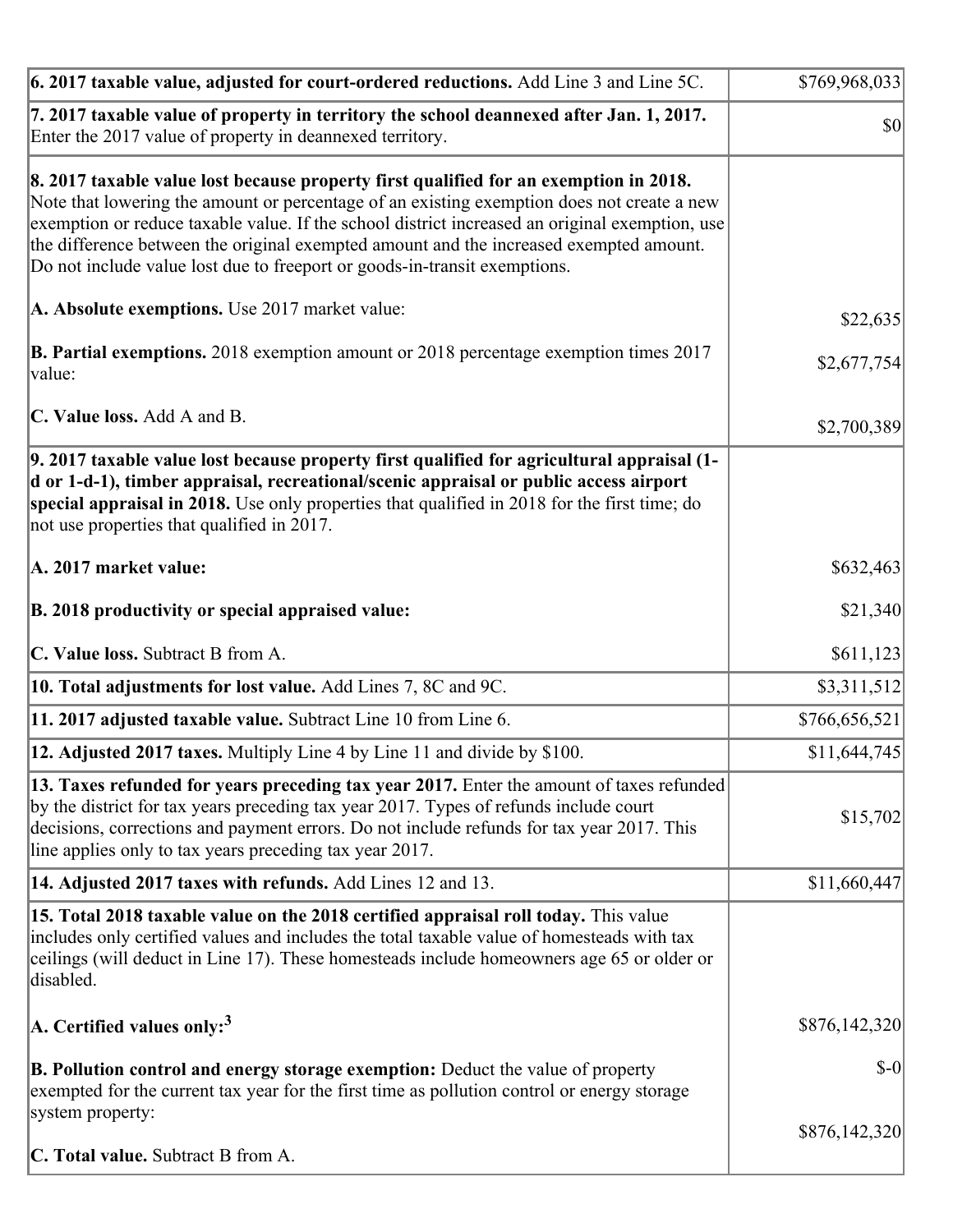| 16. Total value of properties under protest or not included on certified appraisal roll.                                                                                                                                                                                                                                                                                                                                                                                                                                                                                                                                                                                                                  |                |
|-----------------------------------------------------------------------------------------------------------------------------------------------------------------------------------------------------------------------------------------------------------------------------------------------------------------------------------------------------------------------------------------------------------------------------------------------------------------------------------------------------------------------------------------------------------------------------------------------------------------------------------------------------------------------------------------------------------|----------------|
| A. 2018 taxable value of properties under protest. The chief appraiser certifies a list of<br>properties still under ARB protest. The list shows the appraisal district's value and the<br>taxpayer's claimed value, if any, or an estimate of the value if the taxpayer wins. For each of<br>the properties under protest, use the lowest of these values. Enter the total value.                                                                                                                                                                                                                                                                                                                        | \$5,142,540    |
| B. 2018 value of properties not under protest or included on certified appraisal roll.<br>The chief appraiser gives school districts a list of those taxable properties that the chief<br>appraiser knows about, but are not included in the appraisal roll certification. These<br>properties are not on the list of properties that are still under protest. On this list of<br>properties, the chief appraiser includes the market value, appraised value and exemptions for<br>the preceding year and a reasonable estimate of the market value, appraised value and<br>exemptions for the current year. Use the lower market, appraised or taxable value (as<br>appropriate). Enter the total value. | 30             |
| C. Total value under protest or not certified: Add A and B.                                                                                                                                                                                                                                                                                                                                                                                                                                                                                                                                                                                                                                               | \$5,142,540    |
| 17. 2018 tax ceilings and Chapter 313 limitations.<br>A. Enter 2018 total taxable value of homesteads with tax ceilings. These include the                                                                                                                                                                                                                                                                                                                                                                                                                                                                                                                                                                |                |
| homesteads of homeowners age 65 or older or disabled. <sup>4</sup>                                                                                                                                                                                                                                                                                                                                                                                                                                                                                                                                                                                                                                        | \$70,319,132   |
| B. Enter 2018 total taxable value of applicable Chapter 313 limitations when<br>calculating effective M&O taxes. Enter zero when calculating effective debt service taxes.<br>(Use these numbers on the advice of your legal counsel.) <sup>5</sup>                                                                                                                                                                                                                                                                                                                                                                                                                                                       | \$0            |
|                                                                                                                                                                                                                                                                                                                                                                                                                                                                                                                                                                                                                                                                                                           |                |
| C. Add A and B.                                                                                                                                                                                                                                                                                                                                                                                                                                                                                                                                                                                                                                                                                           | \$70,319,132   |
| 18. 2018 total taxable value. Add Lines 15C and 16C. Subtract Line 17C.                                                                                                                                                                                                                                                                                                                                                                                                                                                                                                                                                                                                                                   | \$810,965,728  |
| 19. Total 2018 taxable value of properties in territory annexed after Jan. 1, 2017.<br>Include both real and personal property. Enter the 2018 value of property in territory<br>annexed by the school district.                                                                                                                                                                                                                                                                                                                                                                                                                                                                                          | \$0            |
| 20. Total 2018 taxable value of new improvements and new personal property located<br>in new improvements. New means the item was not on the appraisal roll in 2017. New<br>additions to existing improvements may be included if the appraised value can be<br>determined. New personal property in a new improvement must have been brought into the<br>school district after Jan. 1, 2017, and be located in a new improvement.                                                                                                                                                                                                                                                                        | \$13,032,307   |
| 21. Total adjustments to the 2018 taxable value. Add Lines 19 and 20.                                                                                                                                                                                                                                                                                                                                                                                                                                                                                                                                                                                                                                     | \$13,032,307   |
| <b>22. 2018 adjusted taxable value.</b> Subtract Line 21 from Line 18.                                                                                                                                                                                                                                                                                                                                                                                                                                                                                                                                                                                                                                    | \$797,933,421  |
| 23. 2018 effective tax rate. Divide Line 14 by Line 22 and multiply by \$100.                                                                                                                                                                                                                                                                                                                                                                                                                                                                                                                                                                                                                             | \$1.4613/\$100 |
| 24. 2018 effective tax rate for ISDs with Chapter 313 Limitations. Add together the<br>effective tax rates for M&O and debt service for those school districts that participate in an<br>applicable Chapter 313 limitations agreement.                                                                                                                                                                                                                                                                                                                                                                                                                                                                    | \$0/\$100      |

 $2$ Tex. Tax Code Section 26.012(6)

<sup>3</sup>Tex. Tax Code Section 26.012(6)

 ${}^{4}$ Tex. Tax Code Section 26.012(6)(A)(i)

 $5$ Tex. Tax Code Section 26.012(6)(A)(ii)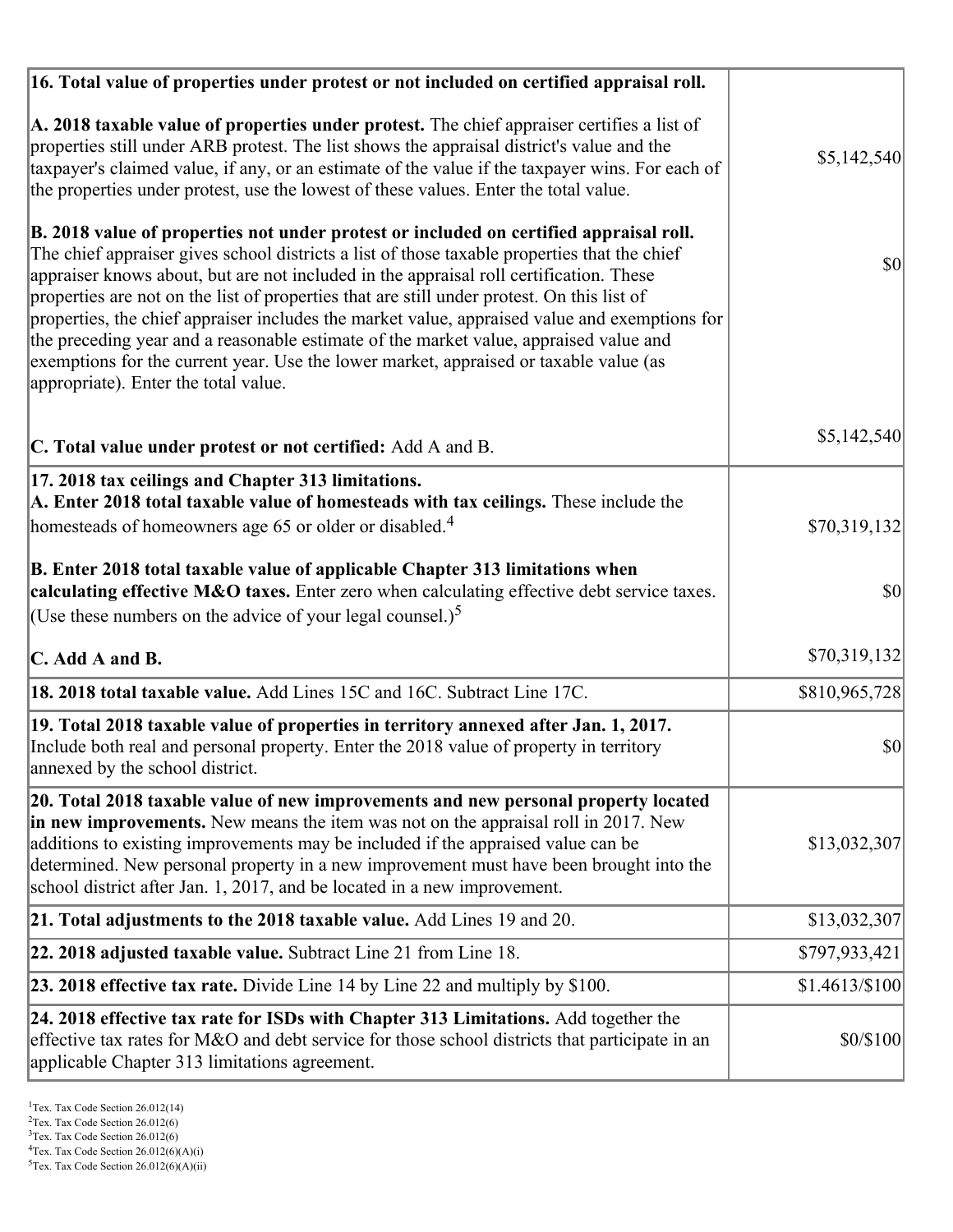## **STEP 2: Rollback Tax Rate**

Most school districts calculate a rollback tax rate that is split into two separate rates:

- 1. **Maintenance and Operations (M&O):** School districts must use the lesser amount of the following methods to calculate the M&O rate:
	- Four cents (\$0.04) PLUS current year's compression rate multiplied by \$1.50 (usually \$1) PLUS any additional cents approved by voters at a 2006 or subsequent rollback election; OR
	- Current year's compression rate multiplied by six cents (usually four cents) PLUS effective M&O rate which includes school formula funding calculations.<sup>6</sup>
- 2. **Debt:** The debt tax rate includes the debt service necessary to pay the school district's debt payments in the coming year. This rate accounts for principal and interest on bonds and other debt secured by property tax revenue.

In most cases the rollback tax rate exceeds the effective tax rate, but occasionally decreases in a school district's debt service will cause the effective tax rate to be higher than the rollback tax rate.

| <b>Rollback Tax Rate Activity</b>                                                                                                                                                                                                                                                                                                                                        | <b>Amount/Rate</b> |
|--------------------------------------------------------------------------------------------------------------------------------------------------------------------------------------------------------------------------------------------------------------------------------------------------------------------------------------------------------------------------|--------------------|
| 25. Maintenance and operations (M&O) tax rate. Enter \$1.50 OR the 2005 adopted<br>M&O rate if voters approved a rate higher than \$1.50.                                                                                                                                                                                                                                | \$1.5000/\$100     |
| $26.$ Multiply line 25 times $0.6667$                                                                                                                                                                                                                                                                                                                                    | \$1.0000/\$100     |
| 27. 2018 rollback $M&O$ rate. Use the lesser of the M $&O$ rate as calculated in Tax Code<br>Section $26.08(n)(2)(A)$ and (B).                                                                                                                                                                                                                                           | $$1.1506/\$100$    |
| 28. Total 2018 debt to be paid with property tax revenue.<br>Debt means the interest and principal that will be paid on debts that:<br>$(1)$ Are paid by property taxes,<br>$(2)$ Are secured by property taxes,<br>$(3)$ Are scheduled for payment over a period longer than one year, and<br>(4) Are not classified in the school district's budget as $M&O$ expenses. |                    |
| A. Debt includes contractual payments to other school districts that have incurred debt on<br>behalf of this school district, if those debts meet the four conditions above. Include only<br>amounts that will be paid from property tax revenue. Do not include appraisal district budget<br>payments. Enter debt amount:                                               | \$4,997,823        |
| B. Subtract unencumbered fund amount used to reduce total debt.                                                                                                                                                                                                                                                                                                          | \$300,091          |
| C. Subtract state aid received for paying principal and interest on debt for facilities through<br>the existing debt allotment program and/or instructional facilities allotment program.                                                                                                                                                                                | \$970,018          |
| D. Adjust debt: Subtract B and C from A.                                                                                                                                                                                                                                                                                                                                 | \$3,727,714]       |
| 29. Certified 2017 excess debt collections. Enter the amount certified by the collector.                                                                                                                                                                                                                                                                                 | $ 10\rangle$       |
| 30. Adjusted 2018 debt. Subtract line 29 from line 28D.                                                                                                                                                                                                                                                                                                                  | \$3,727,714        |
| 31. Certified 2018 anticipated collection rate. Enter the rate certified by the collector. If<br>the rate is 100 percent or greater, enter 100 percent.                                                                                                                                                                                                                  | 100.00%            |
| 32. 2018 debt adjusted for collections. Divide line 30 by line 31.                                                                                                                                                                                                                                                                                                       | \$3,727,714        |
| 33. 2018 total taxable value. Enter amount on line 18.                                                                                                                                                                                                                                                                                                                   | \$810,965,728      |
| 34. 2018 debt tax rate. Divide line 32 by line 33 and multiply by \$100.                                                                                                                                                                                                                                                                                                 | \$0.4596/\$100     |
| 35. 2018 rollback tax rate. Adds lines 27 and 34.                                                                                                                                                                                                                                                                                                                        | $$1.6102/\$100$    |